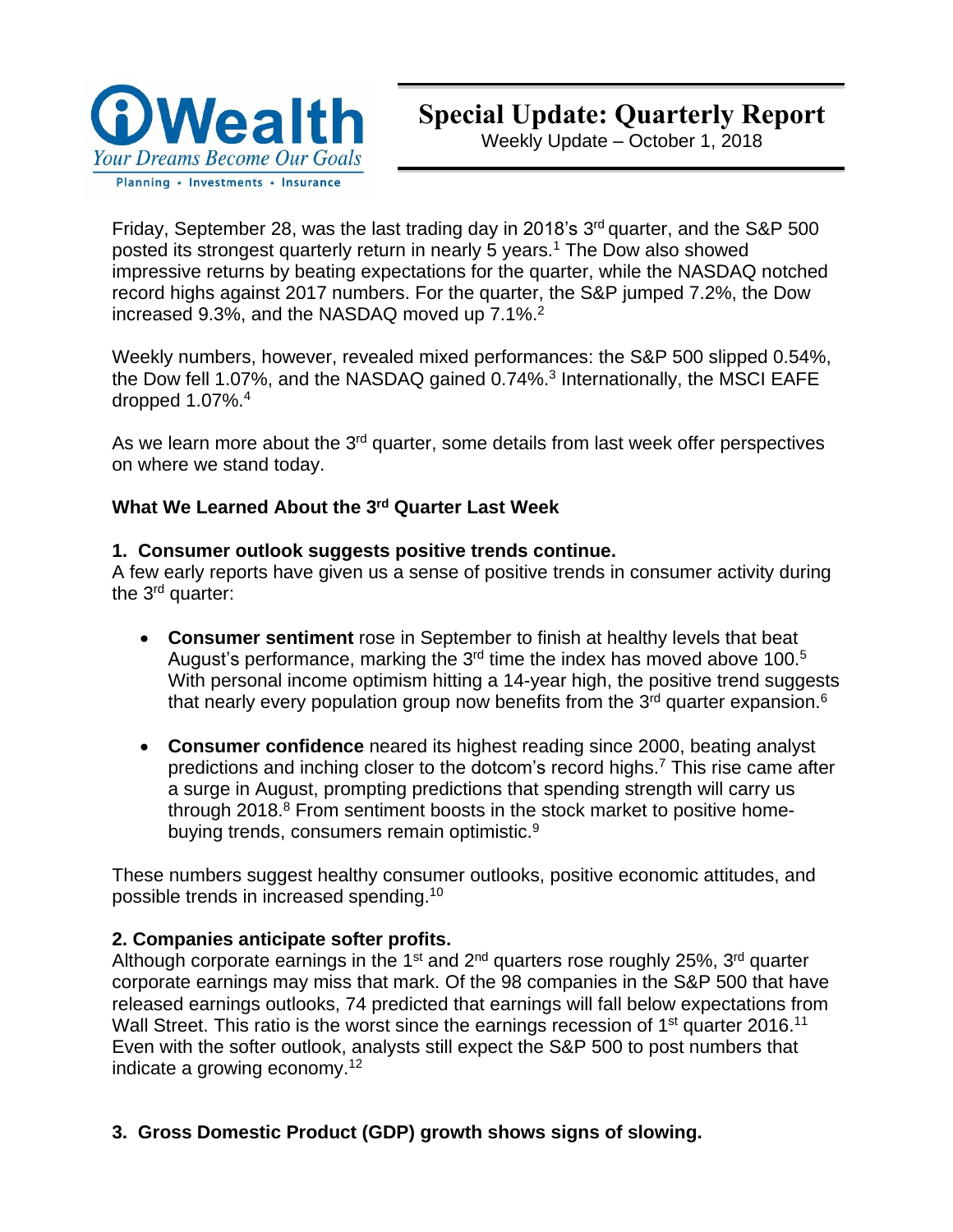Core capital goods (not including aircrafts) dropped 0.5% in August after July's negative performance—as demand for computers, electronic products, and motor vehicles waned. The shift prompted some analysts to revise their 3<sup>rd</sup> quarter GDP predictions downward. Yet, with a bump in wholesale and retail inventories, overall 3<sup>rd</sup> quarter growth remains in positive territory.<sup>13</sup> The Atlanta Federal Reserve now predicts growth to be 3.8%, revised from an earlier prediction of 4.4%. 14

## **4. Tariffs start to drag 3 rd quarter growth estimates.**

The early effects of tariffs seem to have surfaced, as exports are now trending negatively. On September 27, the International Trade in Goods report posted numbers that may predict slower 3<sup>rd</sup> quarter growth:

- Exports dropped 1.6% in August, continuing July's downward trend.
- Imports rose 0.7% yet have so far posted a trade negative for the quarter.
- The trade deficit hit \$75.8 billion, yet analysts believe this gap will narrow slightly once more 3<sup>rd</sup> quarter data emerges.<sup>15</sup>

If this trend involving exports and imports continues, the U.S. dollar may take a hit.<sup>16</sup> Meanwhile, on September 24, President Trump added tariffs on \$200 billion worth of Chinese goods, and China responded with its own tariffs on \$60 billion of U.S. products. Though negotiations between the two countries have stalled, we will monitor the situation.<sup>17</sup>

## **What's Ahead**

The Federal Reserve remained optimistic last week about the economy, raising the interest rate from 2% to 2.25%. The 3<sup>rd</sup> increase this year is no surprise but does suggest confidence in a growing economy and low unemployment numbers, and that a  $4^{\text{th}}$  quarter hike is highly probable.<sup>18</sup>

With new data coming in, we'll deepen our understanding of the economy's performance in the 3<sup>rd</sup> quarter. If you have questions about how this may affect you or your financial life, contact us today; we're ready and happy to help.

### **ECONOMIC CALENDAR**

**Monday:** PMI Manufacturing Index, Construction Spending **Wednesday:** PMI Services Index **Thursday:** Jobless Claims, Factory Orders **Friday:** Employment Situation, International Trade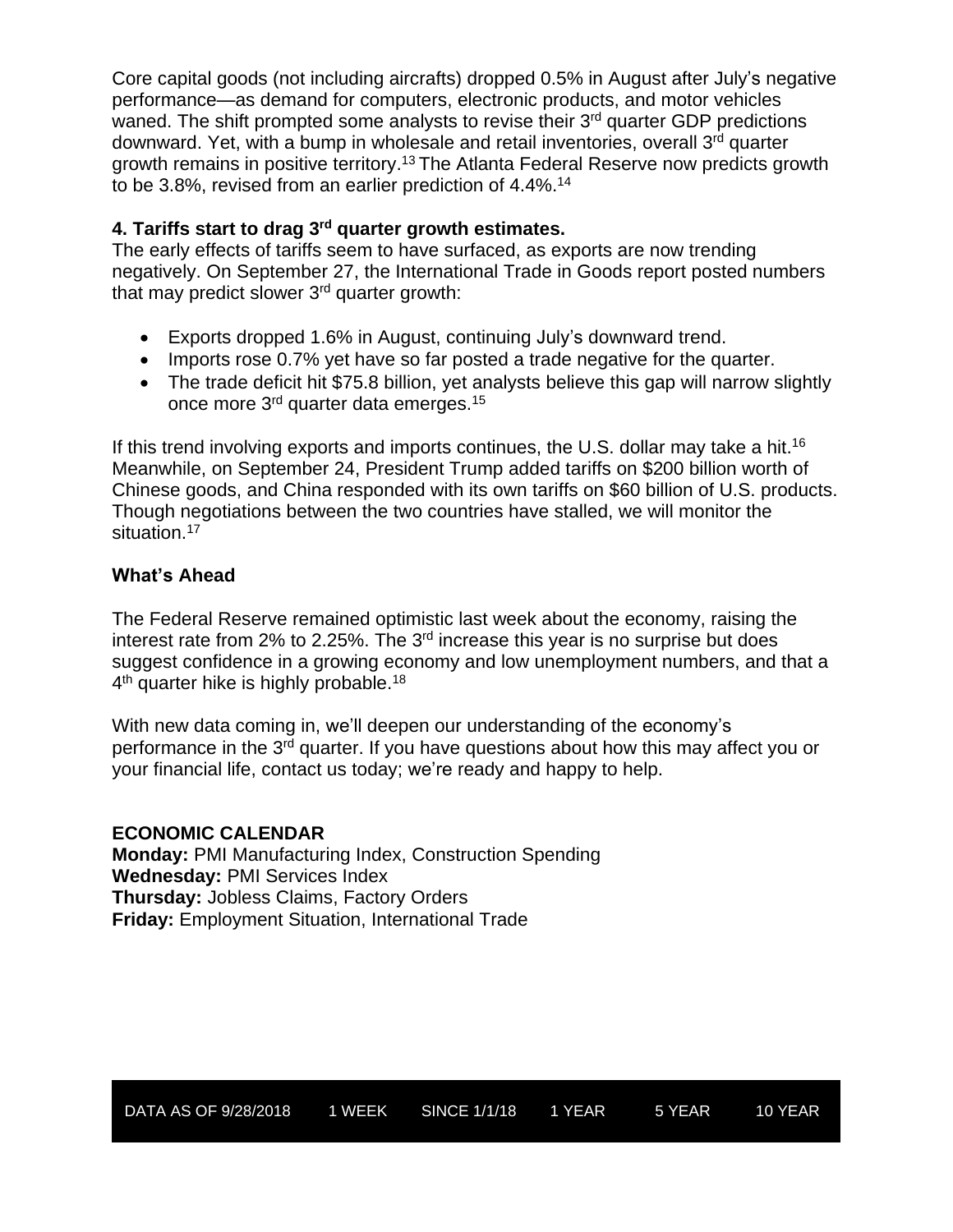| STANDARD & POOR'S 500        | $-0.54%$  | 8.99%    | 15.66%   | 11.62% | 9.59%   |
|------------------------------|-----------|----------|----------|--------|---------|
| <b>DOW</b>                   | $-1.07\%$ | 7.04%    | 18.09%   | 11.83% | 9.32%   |
| <b>NASDAQ</b>                | 0.74%     | 16.56%   | 23.87%   | 16.36% | 14.42%  |
| <b>INTERNATIONAL</b>         | $-1.07\%$ | $-3.76%$ | $-0.01%$ | 1.65%  | 2.42%   |
| DATA AS OF 9/28/2018         | 1 MONTH   | 6 MONTHS | 1 YEAR   | 5 YEAR | 10 YEAR |
| <b>TREASURY YIELDS (CMT)</b> | 2.12%     | 2.36%    | 2.59%    | 2.94%  | 3.05%   |

Notes: All index returns (except S&P 500) exclude reinvested dividends, and the 5-year and 10-year returns are annualized. The total returns for the S&P 500 assume reinvestment of dividends on the last day of the month. This may account for differences between the index returns published on [Morningstar.com](http://morningstar.com/) and the index returns published elsewhere. International performance is represented by the MSCI EAFE Index. Past performance is no guarantee of future results. Indices are unmanaged and cannot be invested into directly.



*"Happiness is not in the mere possession of money; it lies in the joy of achievement, in the thrill of creative effort."*

— *Franklin D. Roosevelt*



**Tomato Panzanella**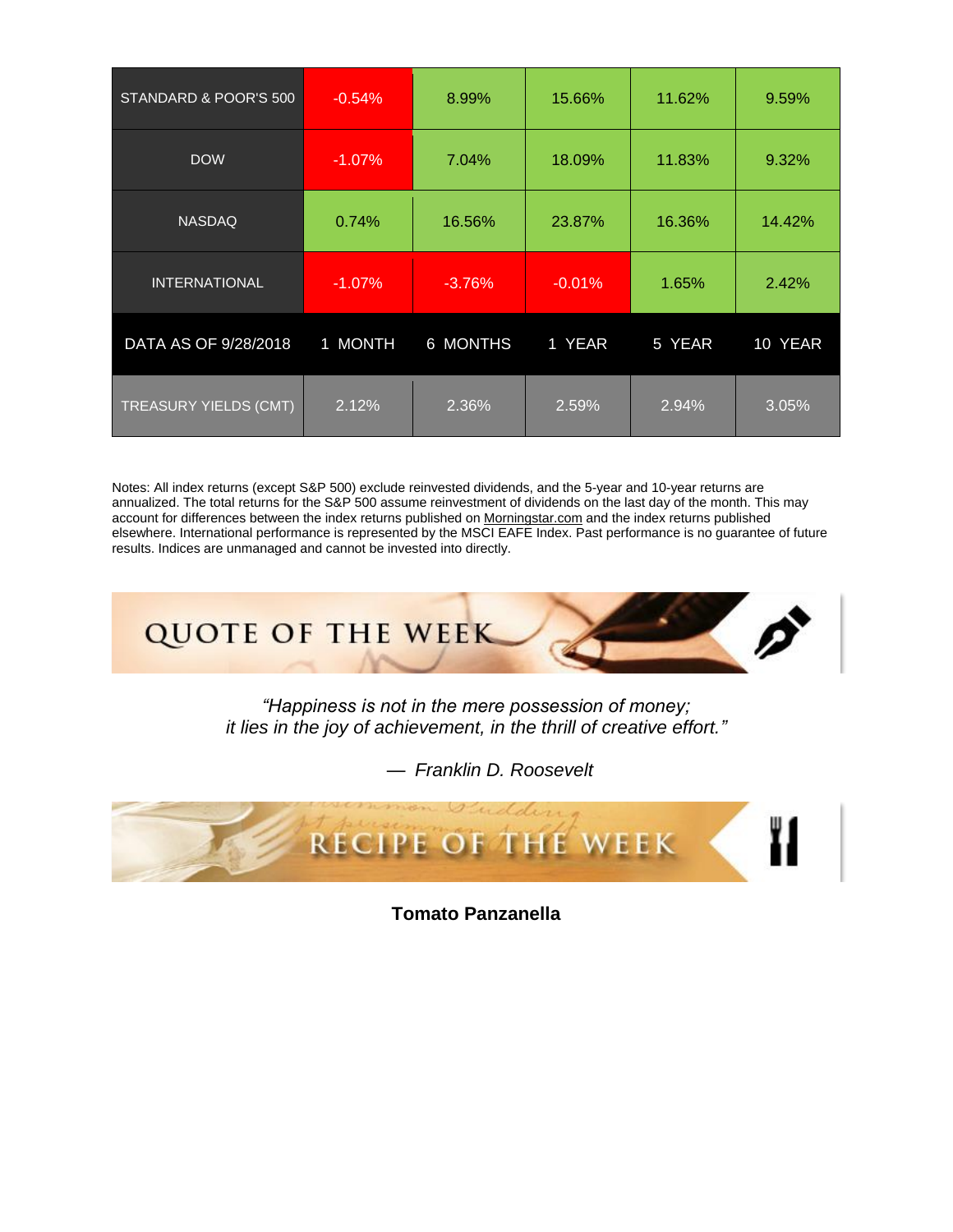

Serves 6

**Ingredients:**

½ loaf sourdough bread, preferably stale (about 1 pound) 2 large cloves garlic 6 anchovy fillets 3 cups basil  $\frac{1}{2}$  cup olive oil, plus more for serving 2 tablespoons sherry vinegar Kosher salt Pepper 2 pounds heirloom tomatoes (in various colors and sizes) 4 tablespoons unsalted butter

# **Directions**

- 1. Preheat oven to 400°F.
- 2. Remove crust from bread and tear bread into large pieces.
- 3. Put garlic, anchovies, 1½ cups basil, and ¼ cup olive oil in food processor; finely chop.
- 4. Add vinegar and ¼ teaspoon salt; press pulse to create a thick dressing.
- 5. Slice tomatoes into wedges and chunks. Mix lightly with dressing. Let set for 30 minutes at room temperature.
- 6. At the same time, melt butter with the remaining  $\frac{1}{4}$  cup oil in a small saucepan.
- 7. Gently shake bread and butter mixture together to coat.
- 8. Arrange in single layers on a baking sheet for roasting.
- 9. Turn the bread regularly until it is light brown, crispy, and slightly chewy on the inside, 15-20 minutes.
- 10.Gently add and mix in croutons with tomatoes. Carefully incorporate the rest of the basil into the mix by tearing leaves into smaller pieces.
- 11.Drizzle with additional oil and add fresh cracked pepper.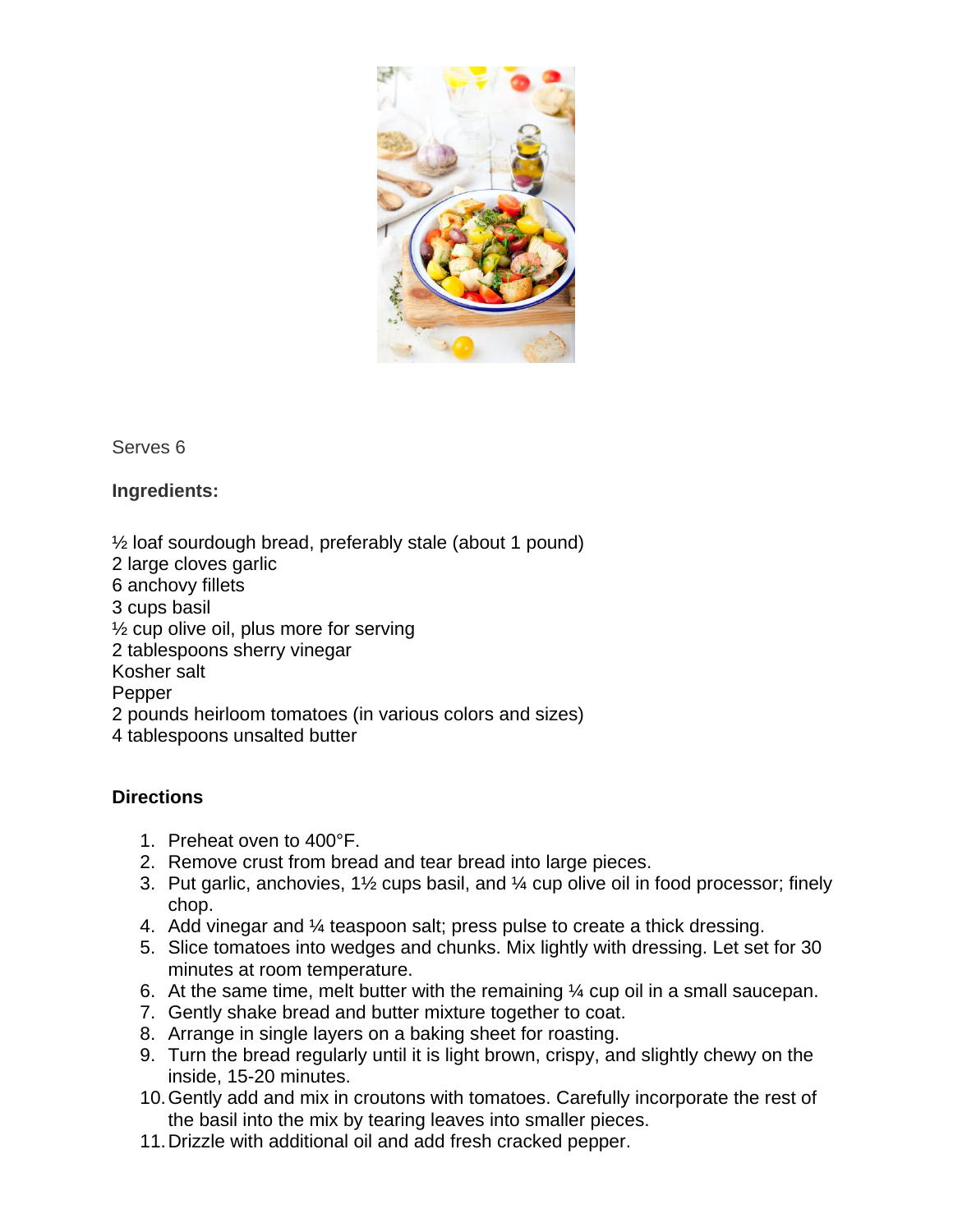Recipe adapted from Good Housekeeping<sup>19</sup>



## **You Have More Time to Challenge IRS Levy**

New tax laws enacted in December 2017 extend the time allowed to file an administrative claim or sue for wrongful levy or seizure. The new limit is two years.

Here are the facts about levies and the time extension:

- The IRS can seize and sell property to pay a tax debt. "Property" is defined as wages, money in your bank account, vehicles, and real estate.
- The timeline applies to property the IRS has already sold.
- If you make an administrative claim against the IRS within the two years, the time period is extended for either one of two periods (whichever is shorter):
	- $\circ$  12 months from the date of the claim filing.
	- $\circ$  Six months from the date the IRS disallowed the claim.
- The rule applies to tax levies made before, on, or after December 22, 2017, as long as the previous nine-month period (prior to the levy) hasn't yet expired.
- If you receive a "Final Notice of Intent to Levy and Notice of Your Right to A Hearing," contact the IRS immediately. This may allow you to make arrangements to pay the tax debt before the IRS proceeds with a property levy.

Other details may apply, and you can find more information on the IRS website.

This information is not intended to be a substitute for specific individualized tax advice. We suggest you discuss your specific tax issues with a qualified tax advisor.

Tip adapted from the  $IRS.gov^{20}$ 



### **How to Fix the Biggest Putting Mistake**

First of all, stop listening to the advice of the friends or golf experts who tell you to put topspin on your ball to increase accuracy. It doesn't work.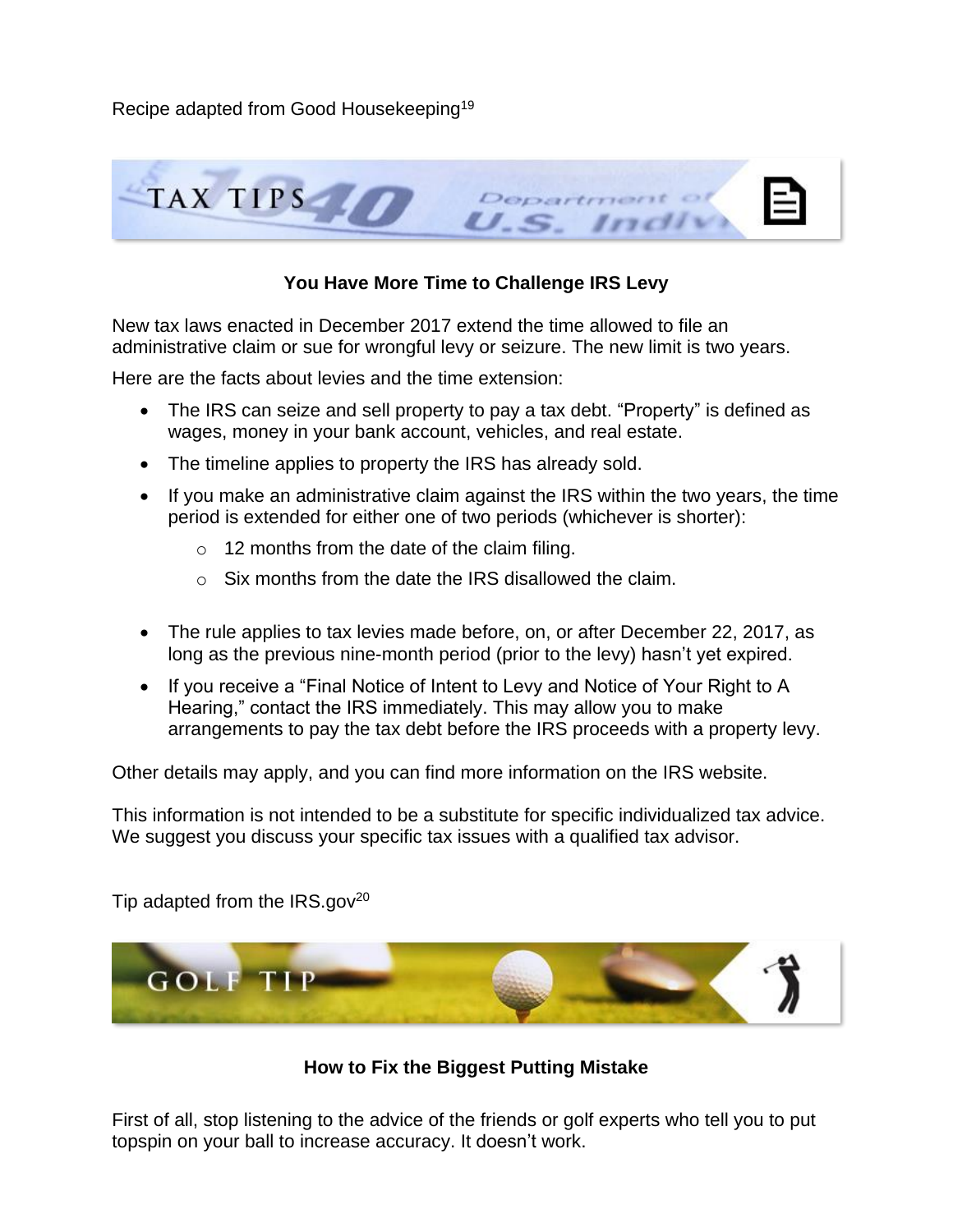Here's how to make the ball plop into the hole as planned, says professional golfer Dave Stockton.

Concentrate on keeping the putterhead low through impact. The putterhead will naturally rise anyway. So, focusing on a low strike will produce a solid impact on the ball.

The center of the putter carries the most impact for a good putt. By connecting the center of the putterhead with the ball, you have more control of the movement and produce more distance.

Tip adapted from GolfDigest<sup>21</sup>



## **No More Stretching the Truth About Stretching**

You hear the rumors: You must stretch; never stretch; hold stretches; don't bounce; do bounce; twist yourself into a pretzel.

So, what's the scoop on stretching?

First off, the traditional view:

- You have to hold your stretch to get the benefit.
- Don't bounce. You'll pull something.
- If you don't stretch before a workout, you're going to hurt yourself.

### Not quite.

Now that we've thrown conventional wisdom out the window, what's the real deal?

According to the American College of Sports Medicine, stretching is good, but not mandatory. Stretching helps to keep older joints and muscles—particularly the hips and hamstrings—healthy and strong.

ACSM experts say you should stretch each of your major muscle groups for 60 seconds per exercise and do the stretches twice a week.

What about holding a stretch?

Stretching and holding for 15 seconds or so is called a static stretch, which if done correctly can be helpful.

Dynamic stretches, however, are just as helpful. With these types of stretches, you move your various muscle groups through the complete ranges of motion.

What about stretching before exercise? Studies show that it might not be such a good idea for peak performance. Static stretching, in fact, may weaken muscles before a routine. A gentle warm up may provide the best benefit.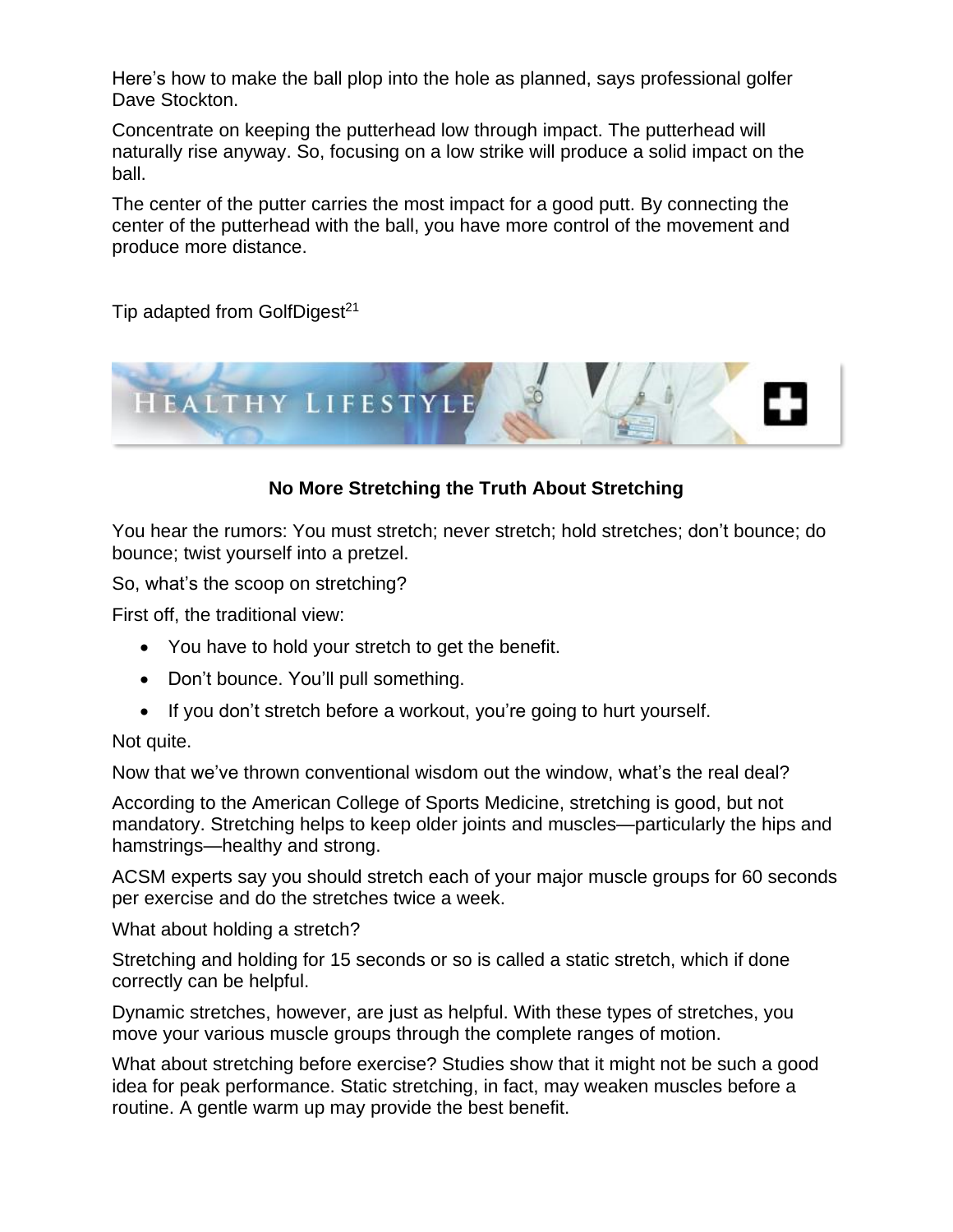How about after-exercise stretching? Static stretches might fit well at the end of your workouts when you have better circulation and your limbs and muscles are limber.

Stretching has benefits, but it would be stretching the truth to suggest they are absolutely necessary.

Tips adapted from WebMD<sup>22</sup>



**Cooking Up Energy Efficiency**

Getting motivated to save money and become energy efficient in your kitchen is easy, once you know the facts.

Let's talk electricity. An hour's worth of cooking in a standard electric oven creates 2.7 pounds of CO<sup>2</sup>. A toaster oven creates 1.3 pounds in 50 minutes. A microwave oven creates 0.5 pounds in about 15 minutes of cooking.

Using microwave ovens to cook also saves energy. Microwaves use half the energy of conventional ovens.

Dishwashers are modern marvels for two reasons: They save human time and energy and conserve water. The average dishwater uses 8.7 gallons of water per load while the average dish washing by hand, with water running, uses 20 gallons.

Tip adapted from WWF<sup>23</sup>

#### *Share the Wealth of Knowledge!*

*Please share this market update with family, friends, or colleagues. We love being introduced!*

Securities and Advisory Services offered through LPL Financial, a Registered Investment Advisor. Member FINRA/SIPC.

Investing involves risk including the potential loss of principal. No investment strategy can guarantee a profit or protect against loss in periods of declining values.

Diversification does not guarantee profit nor is it guaranteed to protect assets.

International investing involves special risks such as currency fluctuation and political instability and may not be suitable for all investors.

The Standard & Poor's 500 (S&P 500) is an unmanaged group of securities considered to be representative of the stock market in general.

The Dow Jones Industrial Average is a price-weighted average of 30 significant stocks traded on the New York Stock Exchange and the NASDAQ. The DJIA was invented by Charles Dow back in 1896.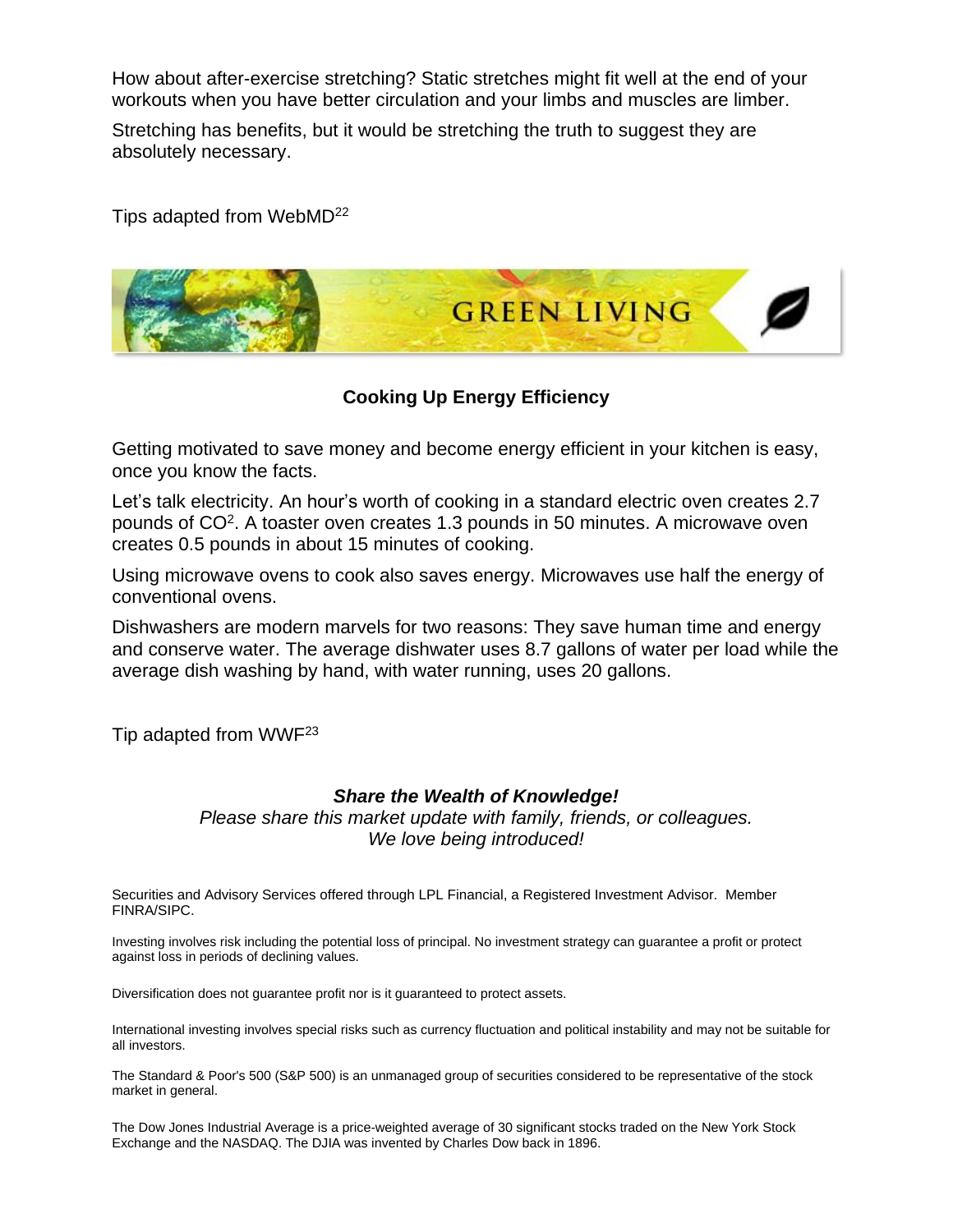The Nasdaq Composite is an index of the common stocks and similar securities listed on the NASDAQ stock market and is considered a broad indicator of the performance of stocks of technology companies and growth companies.

The MSCI EAFE Index was created by Morgan Stanley Capital International (MSCI) that serves as a benchmark of the performance in major international equity markets as represented by 21 major MSCI indices from Europe, Australia, and Southeast Asia.

The 10-year Treasury Note represents debt owed by the United States Treasury to the public. Since the U.S. Government is seen as a risk-free borrower, investors use the 10-year Treasury Note as a benchmark for the long-term bond market.

Opinions expressed are subject to change without notice and are not intended as investment advice or to predict future performance.

Past performance does not guarantee future results.

You cannot invest directly in an index.

Consult your financial professional before making any investment decision.

Fixed income investments are subject to various risks including changes in interest rates, credit quality, inflation risk, market valuations, prepayments, corporate events, tax ramifications and other factors.

These are the views of Platinum Advisor Strategies, LLC, and not necessarily those of the named representative, Broker dealer or Investment Advisor, and should not be construed as investment advice. Neither the named representative nor the named Broker dealer or Investment Advisor gives tax or legal advice. All information is believed to be from reliable sources; however, we make no representation as to its completeness or accuracy. Please consult your financial advisor for further information.

By clicking on these links, you will leave our server, as the links are located on another server. We have not independently verified the information available through this link. The link is provided to you as a matter of interest. Please click on the links below to leave and proceed to the selected site.

<sup>1</sup> <https://www.marketwatch.com/story/stock-futures-fall-dow-set-for-worst-week-in-three-months-2018-09-28>

3 [http://performance.morningstar.com/Performance/index-c/performance-return.action?t=SPX&region=usa&culture=en-US](http://performance.morningstar.com/Performance/index-c/performance-return.action?t=SPX®ion=usa&culture=en-US)

[http://performance.morningstar.com/Performance/index-c/performance-return.action?t=%21DJI&region=usa&culture=en-US](http://performance.morningstar.com/Performance/index-c/performance-return.action?t=%21DJI®ion=usa&culture=en-US)

<http://performance.morningstar.com/Performance/index-c/performance-return.action?t=@CCO>

<sup>4</sup> <https://www.msci.com/end-of-day-data-search>

 $\overline{a}$ 

<sup>5</sup> <https://www.marketwatch.com/story/us-consumer-sentiment-cools-a-bit-in-late-september-2018-09-28>

<sup>6</sup> <http://mam.econoday.com/byshoweventfull.asp?fid=485859&cust=mam&year=2018&lid=0&prev=/byweek.asp#top>

<sup>7</sup> <http://mam.econoday.com/byshoweventfull.asp?fid=485922&cust=mam&year=2018&lid=0&prev=/byweek.asp#top>

<sup>8</sup> <https://www.reuters.com/article/us-usa-economy/u-s-consumer-confidence-races-to-near-18-year-high-idUSKCN1LD201>

<sup>2</sup> <https://www.cnbc.com/2018/09/28/us-markets-political-turmoil-and-data-take-center-stage.html>